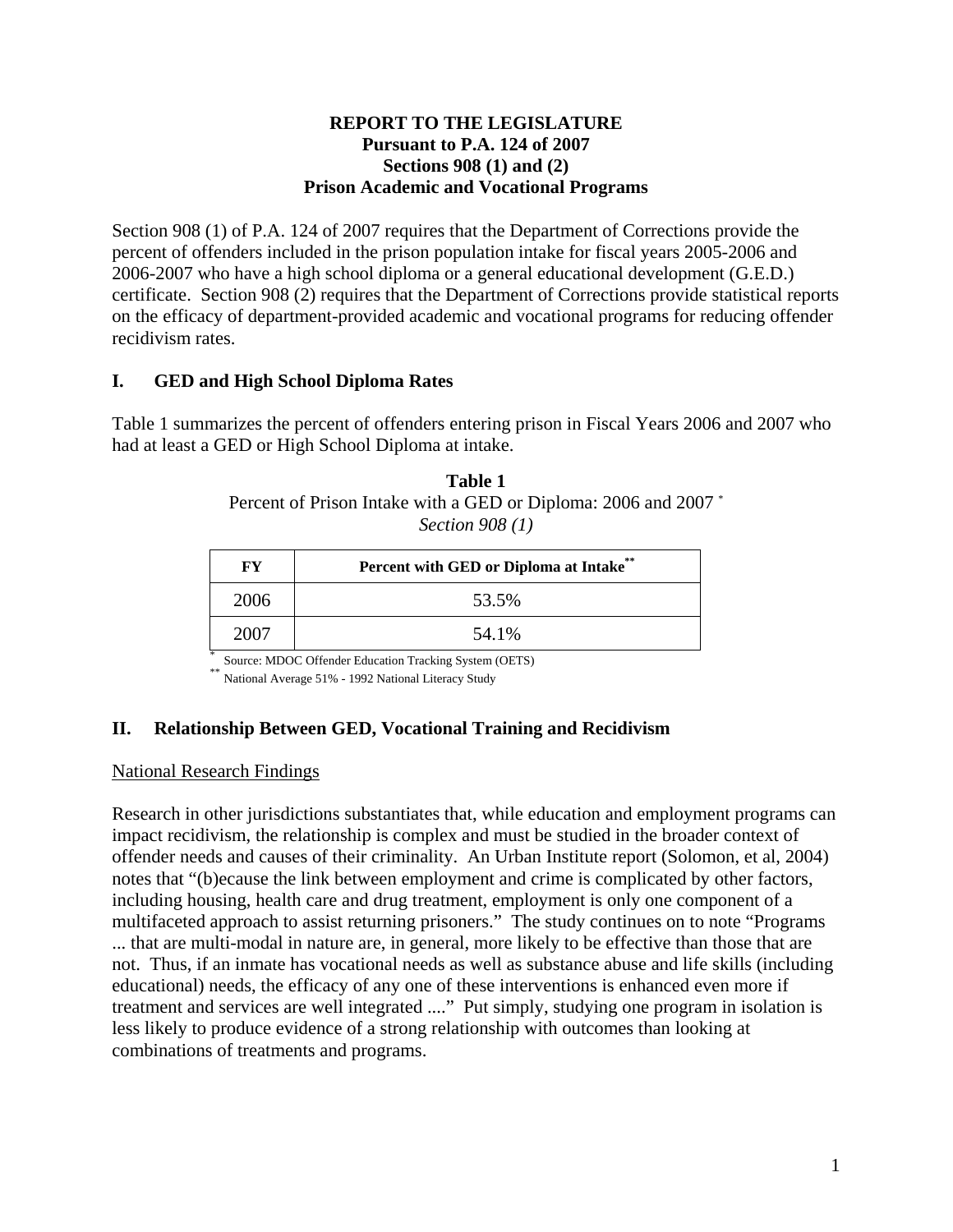Even looking at education and vocational programs alone, there are encouraging results to be found in research studies produced in many venues.

- A frequently cited study by Wilson, Gallagher and MacKenzie (Journal of Research in Crime and Delinquency, 2000) found that "(analyzing) the recidivism outcomes of 33 independent experimental and quasi-experimental evaluations of education, vocation and work programs ... found that program participants recidivate at a lower rate than nonparticipants."
- The 2004 Urban Institute research summary (Solomon, et al, 2004) concluded that "In general, participants in prison-based educational, vocational, and work-related programs are more successful – that is, they commit fewer crimes and are employed more often and for longer periods of time after release – than are nonparticipants."
- A study from the Washington State Institute for Public Policy (Aos, et al, 2001) assessed the cost benefit of educational programs in prisons and determined that there is a benefit to cost ratio of \$5.65 from reduced crime for each dollar spent on educational programs. This savings is the result of "... a significant effect size of about -.11 for recidivism."
- The Washington study also looked at the benefits of vocational programs. Their findings indicate that there is "... a significant effect of about -.13 for recidivism." Their analysis translates that effect in "... a combined taxpayer and crime victim benefit of \$7.13 for every dollar spent."
- A Texas study (Gerber and Fritsch, 1994) found that "research shows a fair amount of support for the hypothesis that adult academic and vocational programs lead to ... reductions in recidivism and increases in employment opportunities."
- A research summary from the New York University Law School (Bushway, 2003) notes the importance of programs considered together. "The effects of work programs and training programs are roughly equivalent." The summary goes on to note "... the studies with the largest employment effect tended also to have the largest reduction in recidivism." Regarding the importance of programs targeted at offender attitudes, motivation and thinking patterns, the study states "Any program that hopes to cause large scale change must focus on changing an individual's preferences or fundamental orientation changes."

# Michigan Findings

The following information relates only to the relationship between academic and vocational programs and recidivism. For reasons outlined above, these simple associations between single programs and ultimate outcomes should be viewed with caution because they fail to capture fully the true complexity of factors that determine success or failure on parole.

A standardized two-year follow up period requires that offenders released from prison only up through the end of Calendar Year 2005 be included for the assessment of recidivism. The first cohort of MPRI cases began being released in late 2005 so, at this point, there are not a sufficient number of cases with a two-year follow period to allow for reliable assessment of the relationship between MPRI, education, vocational programming and others factors and offender outcomes. As a result, this report contains the same summary of the relationship between academic and vocational programs and recidivism as was contained in last year's report. Future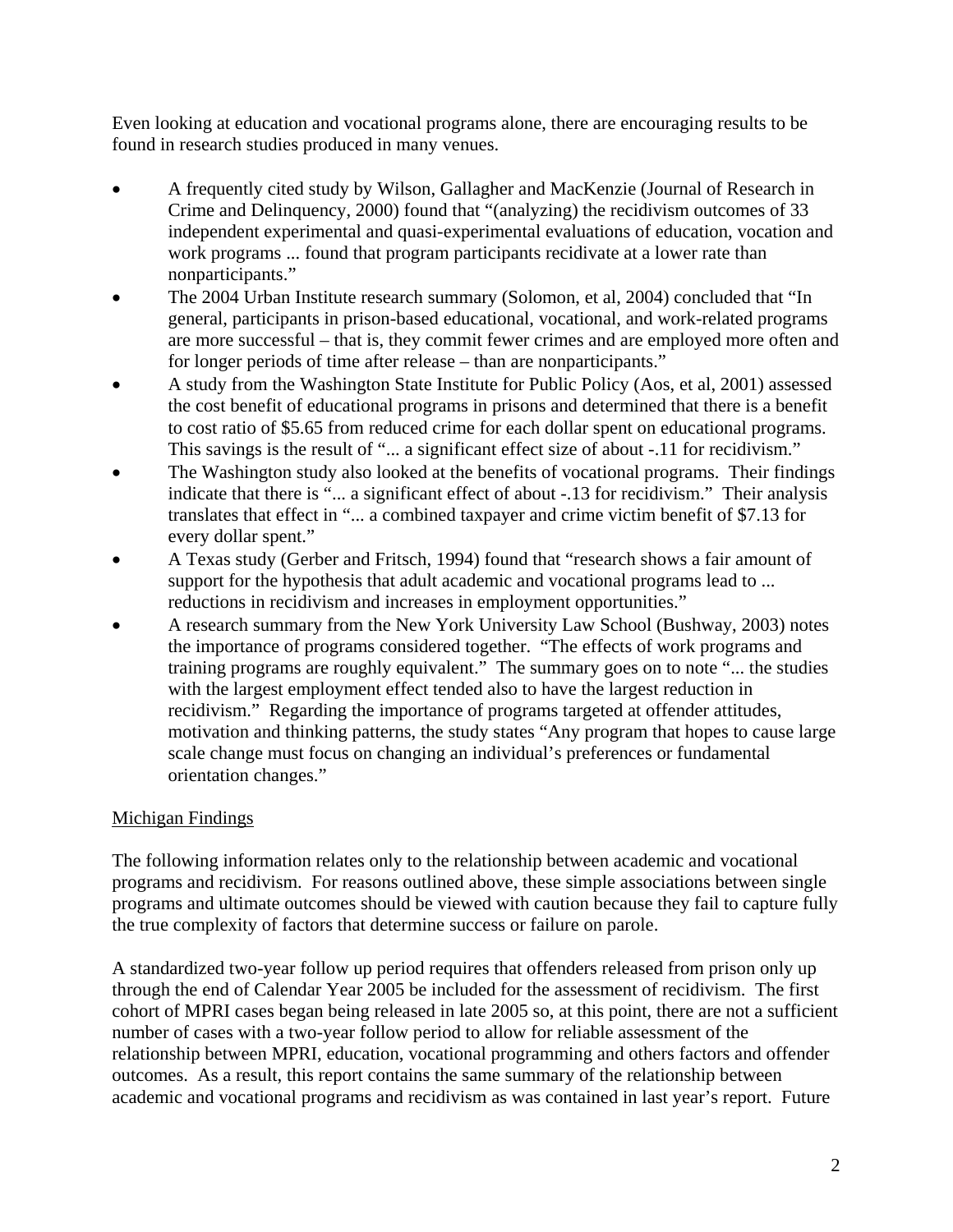reports will assess recidivism outcomes relative to programs and MPRI once a sufficient number of cases with full follow up periods have accumulated.

## Design and Methodology

Results reported in Table 2 include 547 Prisoners who paroled in September and October 2002. Half the sample consists of parolees that had a completed vocational program. The remainder of the sample is comprised of an equal sized random sample of parolees from the same period who had no vocational program completions. Educational and Vocational data were obtained from OMNI, OETS, and prisoner files for prisoners paroled during this period and matched to cases in this report to determine their educational and program completions. Then vocational program completions were reviewed. A review of OETS vocational data showed that there was a need to supplement and check the OETS data by the review of physical files. Recidivism, defined as return to prison, was measured over a standard two-year follow up period.

## Findings

Table 2 shows comparative recidivism rates for parolees who completed GEDs while in prison, those who completed at least one vocational program during their incarceration and parolees who completed both a GED and vocational programming.

Findings indicate that offenders who completed a GED during their incarceration had a lower recidivism rate (48.3% vs. 48.7%) than the overall baseline rate. Similarly, offenders who completed a vocational program showed improvement over the baseline rate. Perhaps most significantly, offenders who completed BOTH a GED and a Vocational program showed the greatest improvement over the baseline. This result is consistent with the discussion earlier regarding the complexity and interrelationship between offenders' needs. In this case, the combined effect of two programs exceeds the benefit from either program alone. As MPRI implementation moves forward and more of offenders' higher-level needs (e.g. housing and Substance Abuse treatment) are addressed along with educational requirements, these results are expected to show marked improvement.

|               | <b>GED Completed</b>                 | <b>Vocational</b>           | <b>Both GED and</b>                    | <b>Overall Baseline</b><br><b>Recidivism Rate</b> |
|---------------|--------------------------------------|-----------------------------|----------------------------------------|---------------------------------------------------|
|               | <b>During Current</b><br><b>Term</b> | <b>Program</b><br>Completed | <b>Voc Program</b><br>completed during |                                                   |
|               |                                      | during current              | current term                           |                                                   |
|               |                                      | term                        |                                        |                                                   |
| No Recidivism | 51.7%                                | 53.9%                       | 54.4%                                  | 51.3%                                             |
| Recidivism    | 48.3%                                | 46.1%                       | 45.6%                                  | 48.7%                                             |
| Total         | 100%                                 | 100%                        | 100%                                   | 100%                                              |

| Table 2                                                           |  |
|-------------------------------------------------------------------|--|
| Comparison of Recidivism Rates for GED, Vocational, and Baseline* |  |
| <i>Section 908 (2)</i>                                            |  |

\* Based on a sample of offenders paroled in September and October 2002